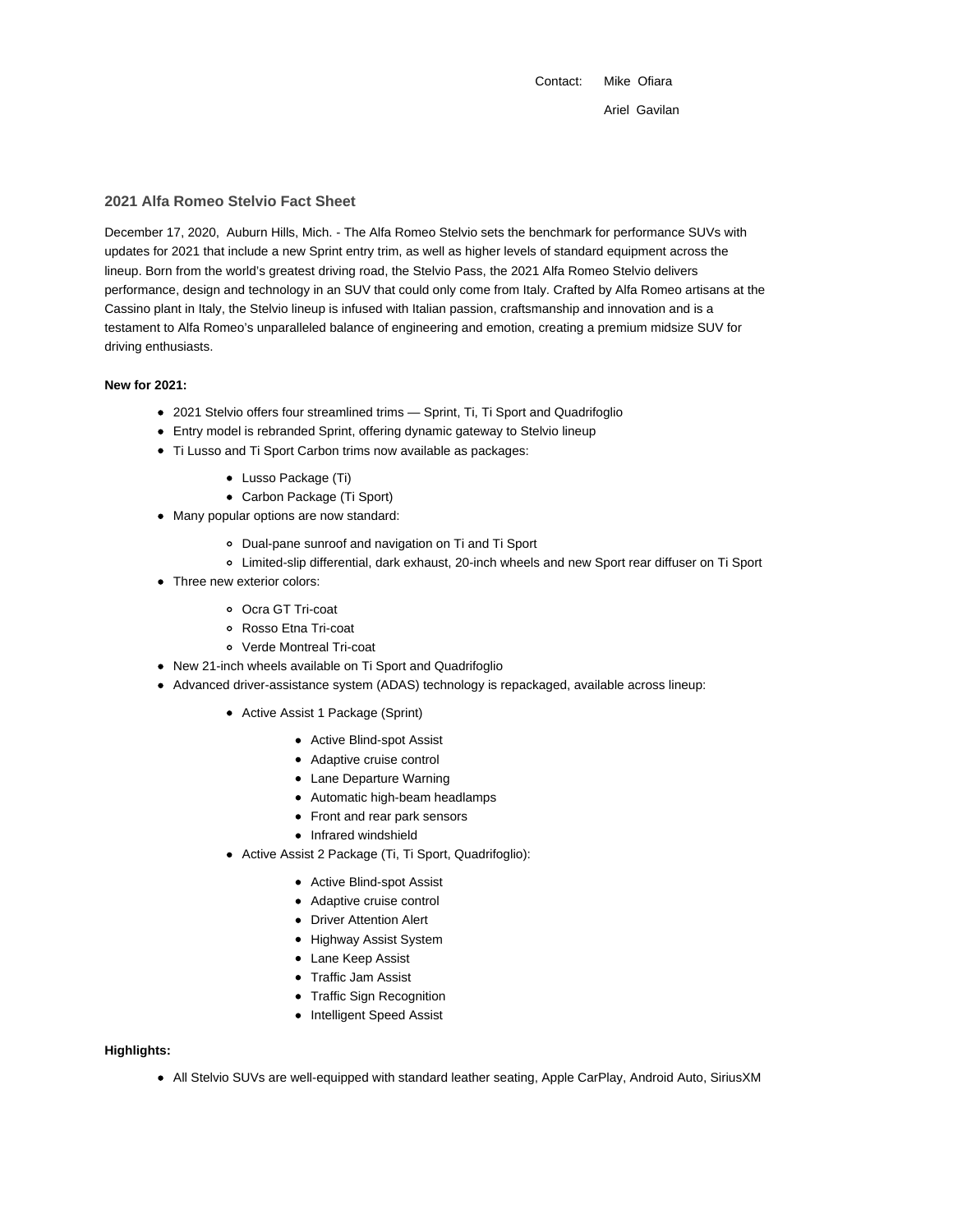Radio, keyless passive entry, remote start, bi-xenon headlamps with LED daytime running lamps and LED taillamps, Alfa DNA Drive Mode selector, backup camera with rear park sensors and Full-speed Forward Collision Warning-Plus

- The sports car of its segment, the Stelvio features near perfect 50/50 weight distribution and class- $\bullet$ leading power and performance with key race-inspired features, including a class-exclusive carbon-fiber driveshaft, flat-bottom Formula One-inspired steering wheel, Alfa DNA Drive Mode selector, and an eightspeed automatic transmission with available steering column-mounted aluminum paddle shifters with gear shifts in less than 100 milliseconds
- Stelvio Sprint, Stelvio Ti and Stelvio Ti Sport feature an all-aluminum, 2.0-liter, direct-injection turbocharged engine delivering a class-leading, standard 280 horsepower and 306 lb.-ft. of torque, delivering 0 to 60 mph in 5.4 seconds and a top speed of 144 mph
- Stelvio Quadrifoglio highlights Alfa Romeo's performance expertise with best-in-class V-6 horsepower (505) and torque (443 lb.-ft.) from its Ferrari-derived twin-turbocharged V-6 engine, powering it from 0-60 mph in 3.6 seconds and a top speed of 176 mph
- State-of-the-art technologies, including a torque vectoring rear differential, Alfa DNA Pro Drive Mode selector with Race Mode, the most direct steering available and all-aluminum column-mounted paddle shifters maximize the driving experience in the Stelvio Quadrifoglio
- Paired with Alfa Romeo's most powerful production engine ever, the innovative Q4 all-wheel-drive (AWD) system in the Stelvio Quadrifoglio takes premium midsize SUV performance to new heights
- The performance-inspired Stelvio Quadrifoglio also benefits from unique design features, including standard anodized brake calipers with red Alfa Romeo script and signature 20-inch bright 5-hole forged aluminum wheels
- Stelvio Quadrifoglio lapped the Nürburgring in 7 minutes, 51.7 seconds, a staggering feat for a five-seat premium SUV
- Standard 8.8-inch center touchscreen display with state-of-the-art connectivity and additional standard content, including:
	- Driver-configurable interactive widgets and horizontal scroll for additional personalization with improved layout, vehicle performance pages and expanded navigation view
	- Standard 7-inch thin-film transistor (TFT) driver instrument cluster screen displays vehicle information, including ADAS functionality and vehicle information pages
	- Host of connectivity features: Wi-Fi Hotspot, Mobile App with remote operations, SOS Call (Private) and Roadside Assistance, Vehicle Finder, Stolen Vehicle Locator and Assistance, and select Firmware Over the Air (OTA) updates
- Available ADAS features level 1 and 2 autonomy and high level of safety and security content, including:
	- Highway Assist System
	- Traffic Jam Assist System
	- Traffic Sign Recognition
	- Lane Keep Assist
	- Active Blind-spot Assist
	- Driver attention alert
	- Intelligent Speed Assist
	- Standard Full-speed Forward Collision Warning-Plus
- Upscale interior with premium content:
	- Upscale center console that features leather-wrapped gear shifter with bright accents, premium rotary knobs and dial materials, open front storage with large cup holders, abundant storage capacity and available wireless mobile phone charging pad
- Steering wheel designs for all Stelvio trims include high-end materials and bezel finishes adding distinctive style

# **Model Lineup**

For 2021, the Alfa Romeo Stelvio lineup consists of four trims:

- Stelvio Sprint
- Stelvio Ti
- Stelvio Ti Sport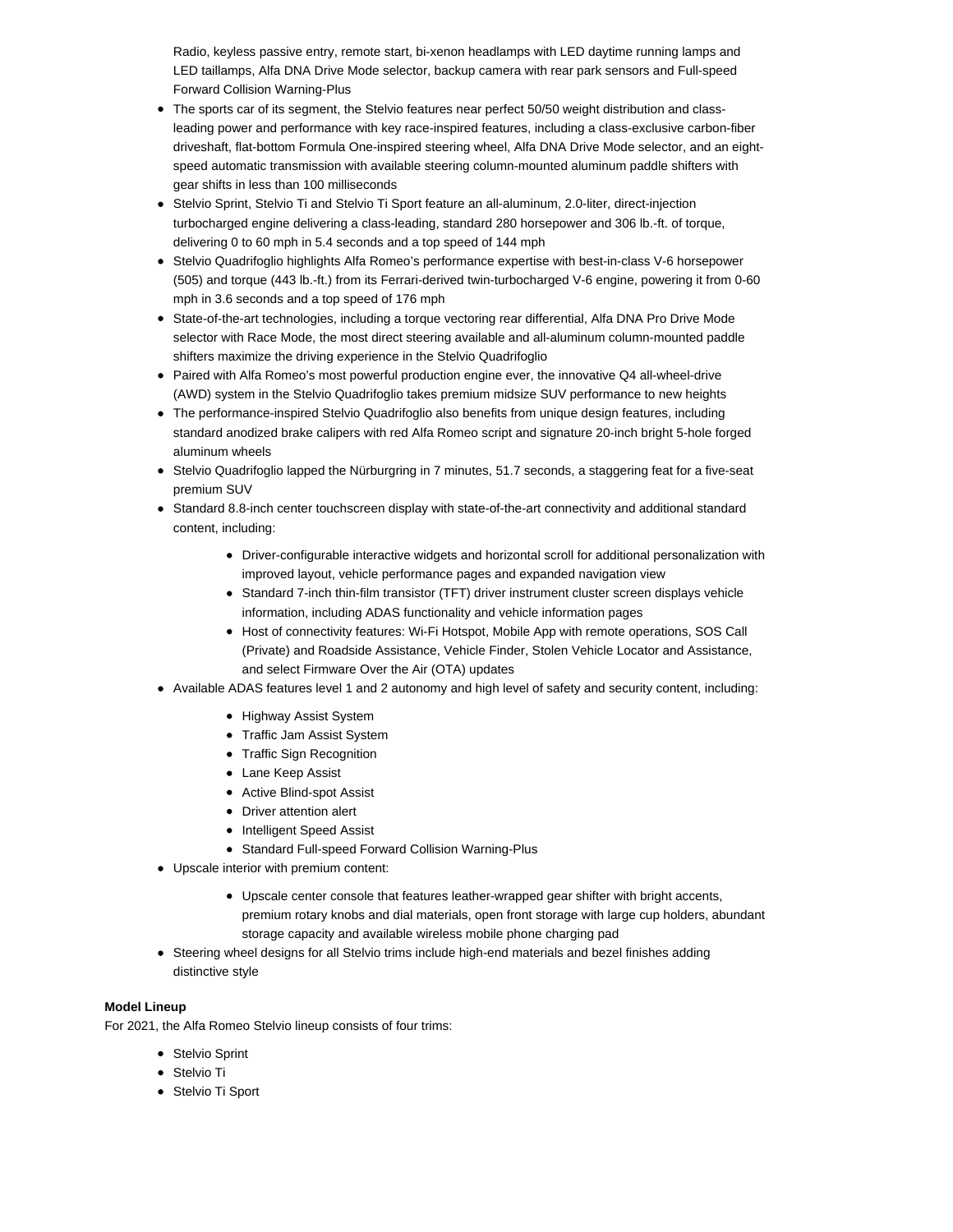Stelvio Quadrifoglio

The Alfa Romeo Stelvio lineup consists of three appearance packages:

- Nero Edizione Package (Stelvio Sprint, Stelvio Ti, Stelvio Ti Sport, Stelvio Quadrifoglio)
- Lusso Package (Stelvio Ti)
- Carbon Package (Stelvio Ti Sport, Stelvio Quadrifoglio)

### **Available Exterior Colors:**

- Alfa White
- Anodized Blue Metallic
- Lunare White Metallic
- Misano Blue Metallic
- Montecarlo Blue Metallic
- Ocra GT Tri-coat
- Rosso Alfa
- Rosso Competizione Tri-coat
- Rosso Etna Tri-coat
- Silverstone Gray Metallic
- Stromboli Gray Metallic
- Trofeo White Tri-coat
- Verde Montreal Tri-coat
- Verde Visconti Metallic
- Vesuvio Gray Metallic
- Vulcano Black Metallic

## **Available Interior Colors:**

- Black interior with Dark Gray accent stitching
- Black/Chocolate interior (two-tone)
- Black/Red interior (two-tone)
- Black/Ice interior (two-tone) with Dark Gray accent stitching
- Ice interior with Ice accent stitching
- Crema interior (exclusive to Ti Lusso Package)
- Black interior with Red accent stitching (exclusive to Quadrifoglio)
- Black interior with Green and White accent stitching (exclusive to Quadrifoglio)
- Black/Red interior with Red accent stitching (exclusive to Quadrifoglio)
- Black/Ice interior with Green and White accent stitching (exclusive to Quadrifoglio)

### **More Information**

Please visit the Stelvio newsroom for the latest product information, photography, videography, plus access to specification and feature availability documents.

#### **Alfa Romeo**

Born in 1910 in Milan, Italy, Alfa Romeo has designed and crafted some of the most stylish and sporty cars in automotive history. That tradition lives on today as Alfa Romeo continues to take a unique and innovative approach to automobiles. The Alfa Romeo Stelvio sets a benchmark in performance, style and technology in an SUV. The awardwinning Alfa Romeo Giulia delivers race-inspired performance, advanced technologies and an exhilarating driving experience to the premium midsize sedan segment. In early 2023, Alfa Romeo will offer its first compact SUV with the all-new Tonale. The globally available Tonale is part of a radical evolution taking place at Alfa Romeo, which looks ahead to a new era of electrification and connectivity. Alfa Romeo is part of the portfolio of brands offered by leading global automaker and mobility provider Stellantis. For more information regarding Stellantis (NYSE: STLA), please visit www.stellantis.com.

### **Follow Alfa Romeo brand news and video on:**

Company blog: http://blog.stellantisnorthamerica.com Media website: http://media.stellantisnorthamerica.com